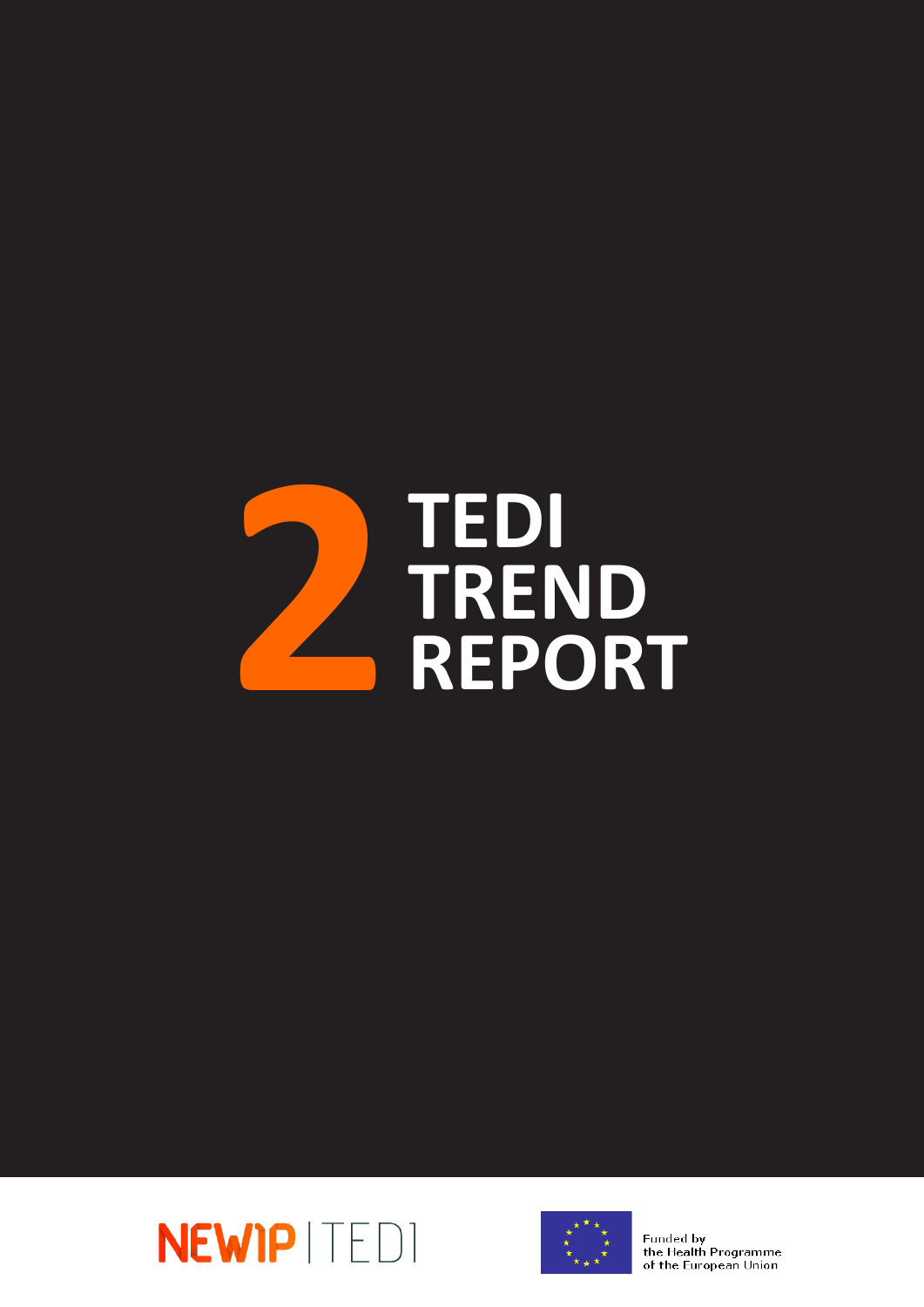

**[ABOUT TEDI](#page-3-0)  [& THE 2ND TREND REPORT](#page-3-0)**

**[>](#page-3-0)**

**[>](#page-5-0)**

**[>](#page-8-0)**

**[>](#page-16-0)**

**[>](#page-19-0)**

**[TYPES](#page-5-0) [OF ANALYSED](#page-5-0) [DRUGS](#page-5-0)**

**[COMPOSITION](#page-8-0)  [& ADULTERATION](#page-8-0) [OF TESTED](#page-8-0)  [SAMPLES](#page-8-0)**

**[WARNINGS](#page-16-0) [RED ALERTS](#page-16-0)  [& ALERTS](#page-16-0)**

**[CONCLUSIONS](#page-19-0) [2ND TEDI TREND REPORT](#page-19-0)**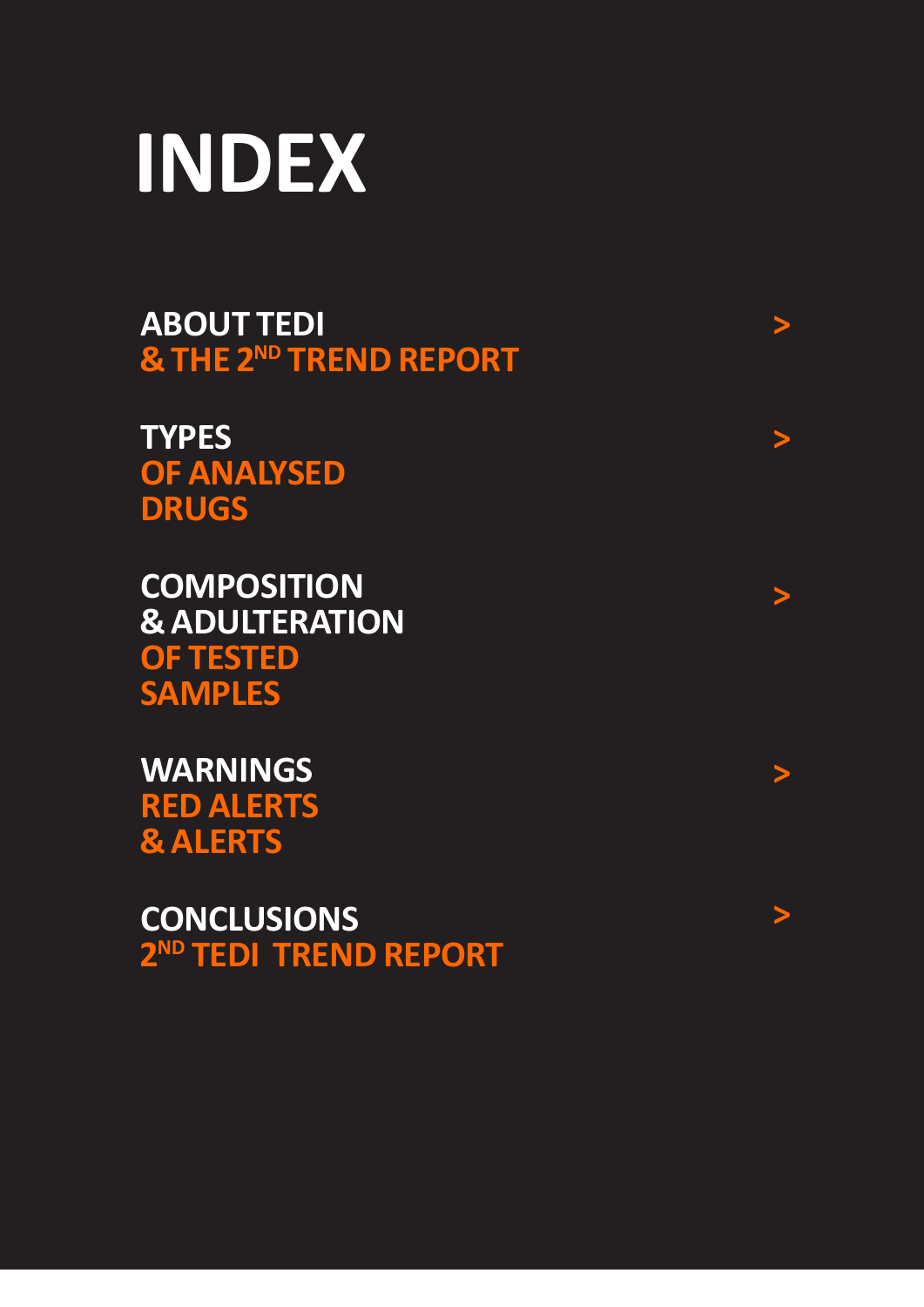# **ABOUT TEDI & THE SECOND TREND REPORT**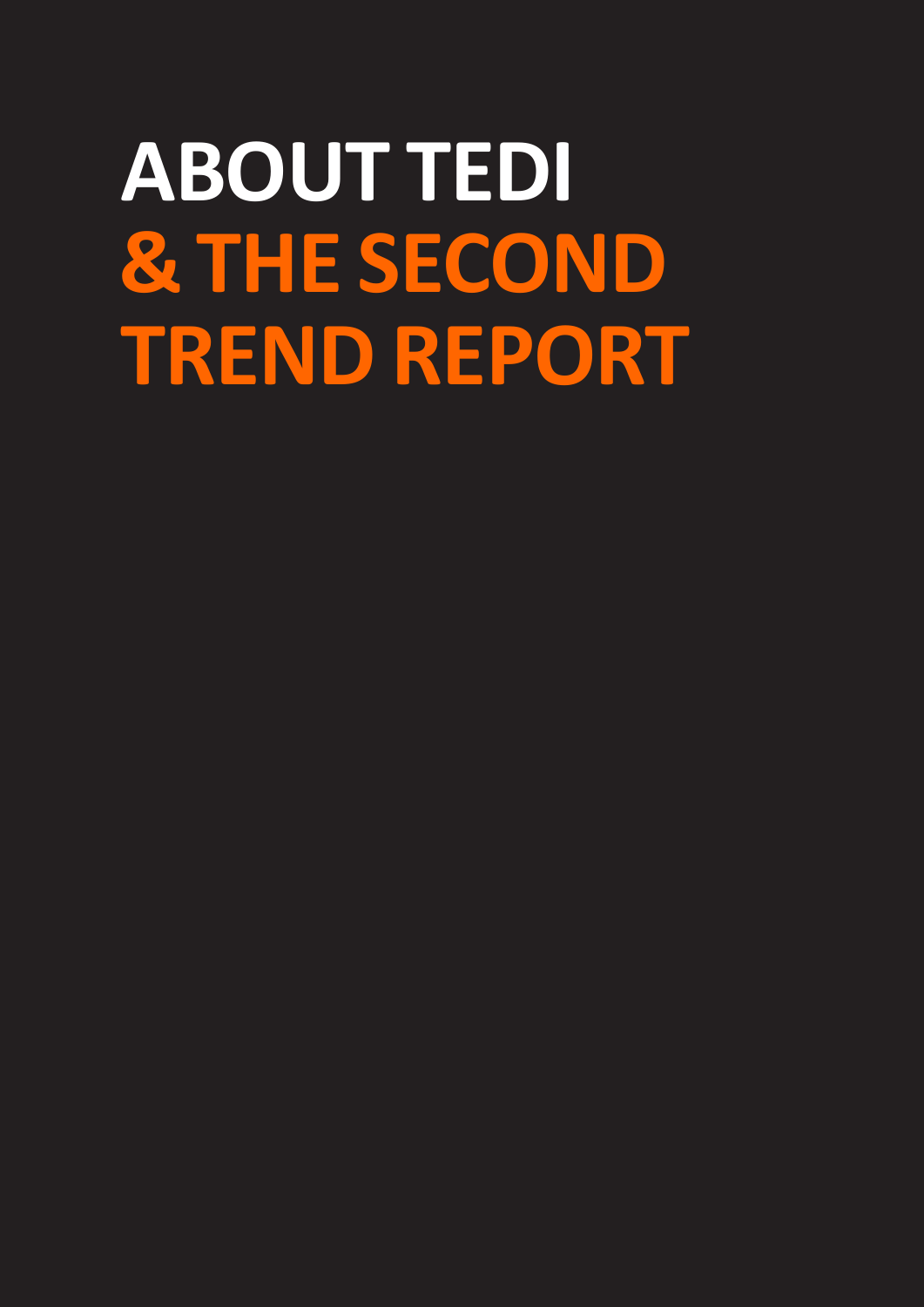# <span id="page-3-0"></span>**ABOUT TEDI & THE SECOND TREND REPORT**

The Trans European Drug Information project ([TEDI](http://www.tediproject.org)) is a network of European fieldwork Drug Checking services that share their expertise and data within a European monitoring and information system. TEDI's chief aim is to improve public health and intervention programs. Toward this goal, TEDI has developed a database system that collects, monitors and analyses the evolution of various European drug trends in recreational settings. The TEDI project operates within the European [NEWIP](http://www.safernightlife.org/) project.

All of the organisations currently involved in Drug Checking in recreational settings share their data on the TEDI database, which was originally established in conjunction with projects that worked directly with drug users (first-line projects). These projects include: [Ai Laket!!](http://www.ailaket.com/), [Check](https://sites.google.com/site/checkinfreemind/)  [!n](https://sites.google.com/site/checkinfreemind/), [Checkit!](http://www.checkyourdrugs.at/), [DIMS](http://www.trimbos.nl/projecten-en-onderzoek/dims), [Energy Control,](http://www.energycontrol.org) [Jellinek,](http://www.jellinek.nl/) [Modus Vivendi,](http://www.modusvivendi-be.org/spip.php?rubrique21) [Saferparty.ch](http://www.saferparty.ch/allgemein.html) and [Techno plus](http://www.technoplus.org/).

The TEDI project is committed to gathering and publishing the most relevant data from the TEDI database in its biannual trend reports. The aim of this second trend report is to present the results of the data that has been gathered, analysed and compared by six Harm Reduction groups during the seven-month period June–December 2012 in five countries. This trend report also compared these figures with those presented in TEDI's first trend report that assessed emerging trends and was generated by TEDI member organisations during the first period of 2012.

The TEDI trend report does not, however, provide any detailed information about the substances named in the report. But it does provide numerous links where more information related to specific substances can be found.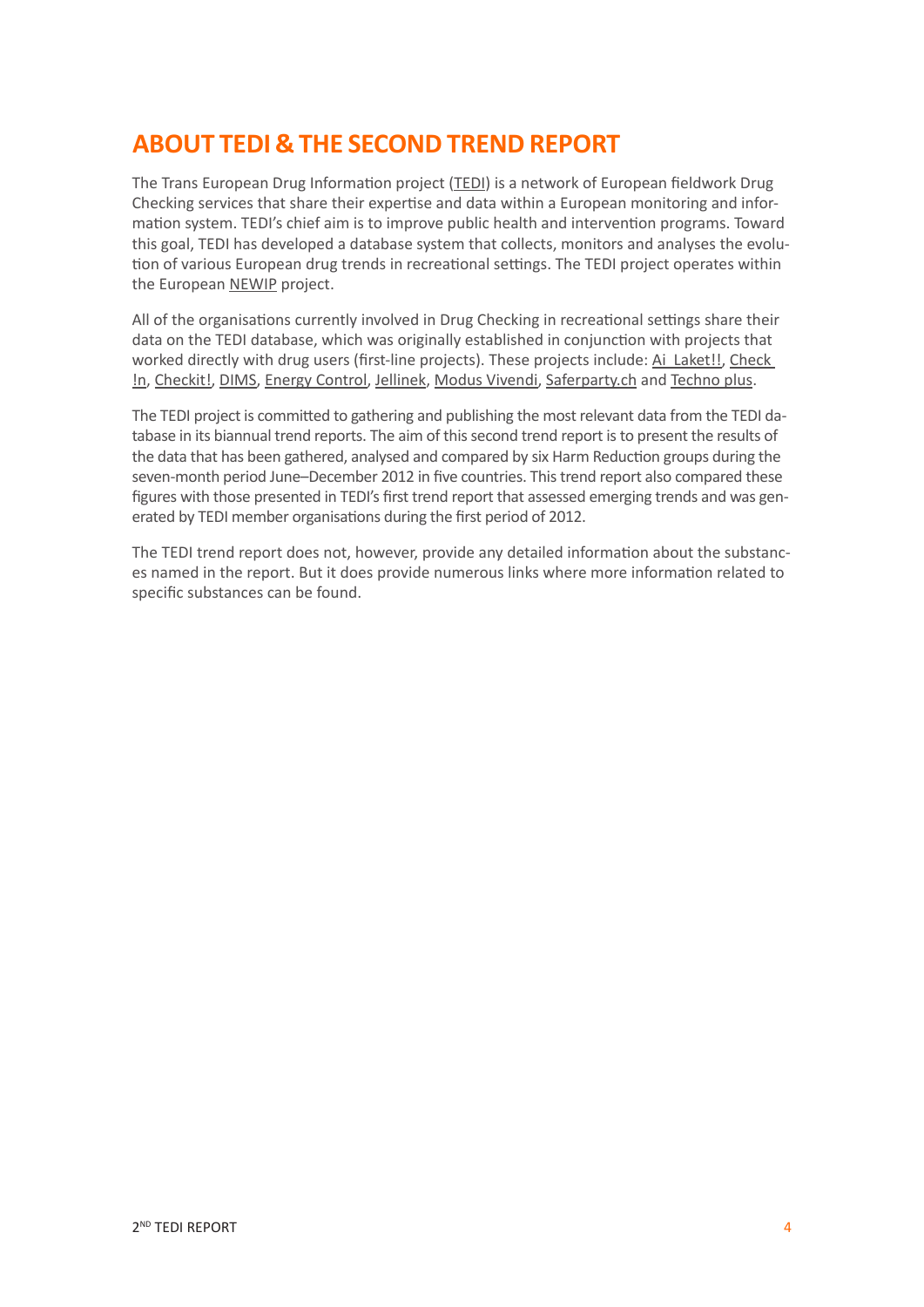# **TYPES OF ANALYSED DRUGS**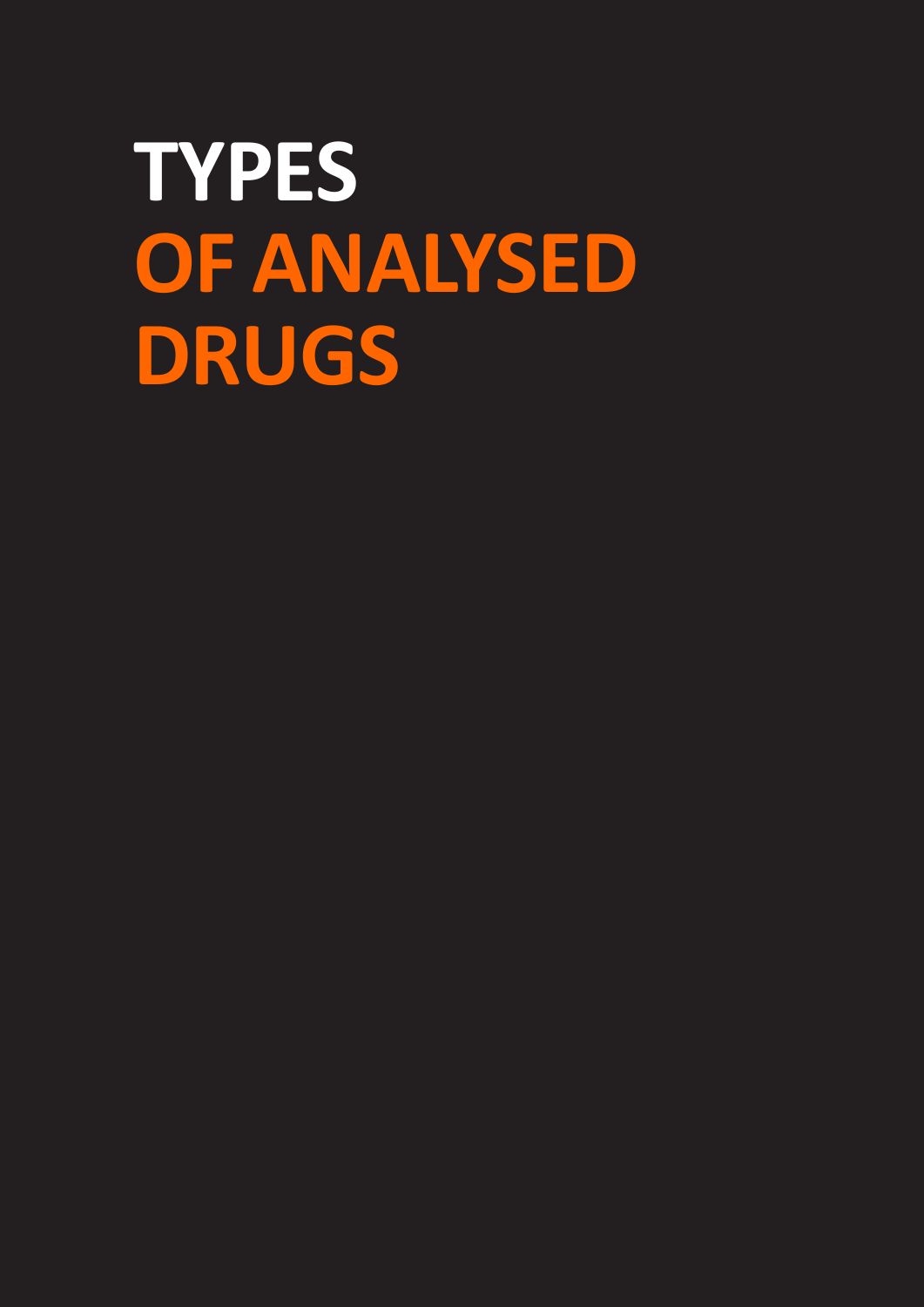## <span id="page-5-0"></span>**TYPES OF ANALYSED DRUGS**

The second trend report includes **3,046 analyses from the period June–December 2012**. Of these samples, **56% were analysed on site, in a recreational setting**. These analyses were han-dled by six Harm Reduction groups located in five countries: Spain's [Ai Laket!!](http://www.ailaket.com/) analysed 486 samples and [Energy Control](http://www.energycontrol.org) 953 samples, Portugal's [Check !n](https://sites.google.com/site/checkinfreemind/) analysed 427 samples, Austria's [Checkit!](http://www.checkyourdrugs.at/) analysed 377 samples, Belgium's [Modus Vivendi](http://www.modusvivendi-be.org/spip.php?rubrique21) analysed 57 samples, while Switzerland's [Saferparty.ch](http://www.saferparty.ch/allgemein.html) analysed 746 samples. The drug checking techniques used by the Harm Reduction groups include: TLC, GC/MS, HPLC, HPLC/MS, NMR and ultraviolet spectroscopy (UV). For more information on these techniques consult **TEDI** methodology guidelines. For instance, the Harm Reduction groups tested 1907 samples using TLC, 335 using GC/MS, 742 using HPLC, 381 using HPLC/MS, 268 using NMR and 260 using UV.



The second trend report, like the first, discovered that **the most analysed substances remain [MDMA](http://www.emcdda.europa.eu/publications/drug-profiles/mdma) (35%), [cocaine](http://www.emcdda.europa.eu/publications/drug-profiles/cocaine) (23%) and [amphetamine](http://www.emcdda.europa.eu/publications/drug-profiles/amphetamine) (22%), which represent 80% of all analysed samples.** This further mirrors current usage trends of substances in recreational settings. How-ever, it must also be emphasised that the number of samples of [LSD](http://www.emcdda.europa.eu/publications/drug-profiles/lsd) (111), [ketamine](http://www.erowid.org/chemicals/ketamine/) (110), [2C-B](http://www.erowid.org/chemicals/2cb/) (47) and [heroin](http://www.emcdda.europa.eu/publications/drug-profiles/heroin) (32) were also not insignificant. Moreover, the number of ketamine samples has almost doubled as compared to the data published in the first trend report.

Of the total number of samples analysed, a total of 4% of the substances were unknown to the users.

Besides the readily identified substances noted above, the chart above breaks down the "others" category which involved less-popular substances that were all analysed just a few times including: [methamphetamine](http://www.emcdda.europa.eu/publications/drug-profiles/methamphetamine) (13), [methoxetamine](http://www.erowid.org/chemicals/methoxetamine/) (12), [methylone](http://www.erowid.org/chemicals/methylone/) (9), [mephedrone](http://www.erowid.org/chemicals/4_methylmethcathinone/) (9), [DMT](http://www.erowid.org/chemicals/dmt/) (8), [MDA](http://www.erowid.org/chemicals/mda/) (8), GHB (5) and [4-MEC](http://www.erowid.org/chemicals/4_methylethcathinone/) (3).

The majority of these samples were of so-called legal highs, which includes several groups of substances. The most popular of these are the research chemicals, or substances that are pop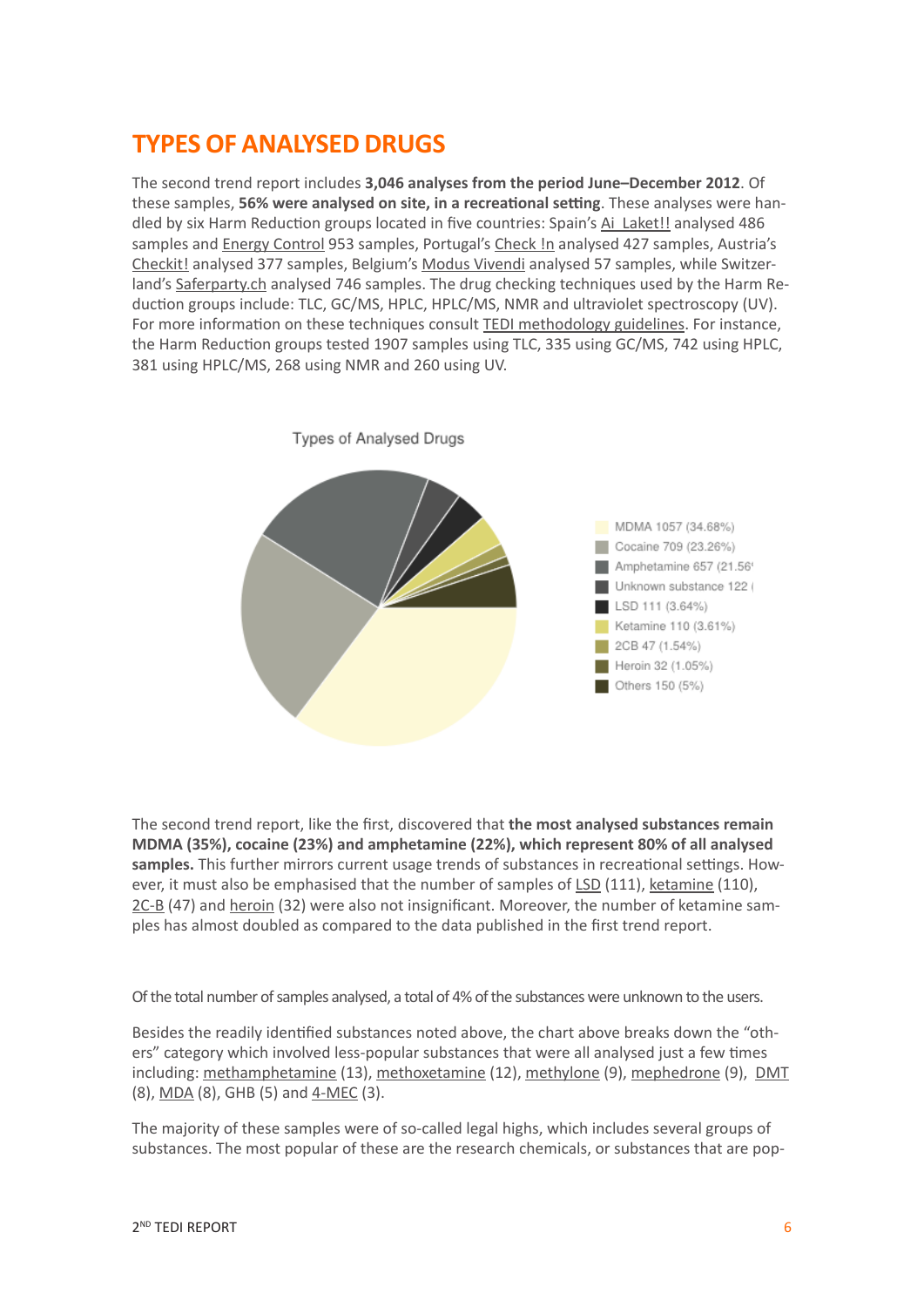ularly referred to as bath salts, bong cleaner, plant feeder, etc. Drug Checking research reveals two facts concerning this issue: (1) the aforementioned substances are used mainly as adulterants for more typical illegal drugs, such as ecstasy (Methylone and Mephedrone), Amphetamines ( 4-FA and 4-Methyamphetamine, which is also known as 4-MA)); and (2), even when a research chemical is sold as being 100% pure, its contents often do not include the substances that a user expects, as is revealed by the following two examples:

#### **Example 1:**

Declared substance: Dichloropane Result: MDPV (23.8%); Caffeine (22.4%); Lidocaine (23.4%)

Example 2:

Declared substance: MDAI Result: Caffeine (44.1%); 3-TFMPP (5.9%); Methiopropamine; Methylphenidate

These types of examples show that Drug Checking is an appropriate measure even when it involves typical legal highs. Drug Checking results provide analytical facts, which improve the ability of a user to make a more accurate risk assessment. This strategy encourages users to turn to a Drug Checking service even when the substances have been declared legal. It also puts them into contact with prevention centre services.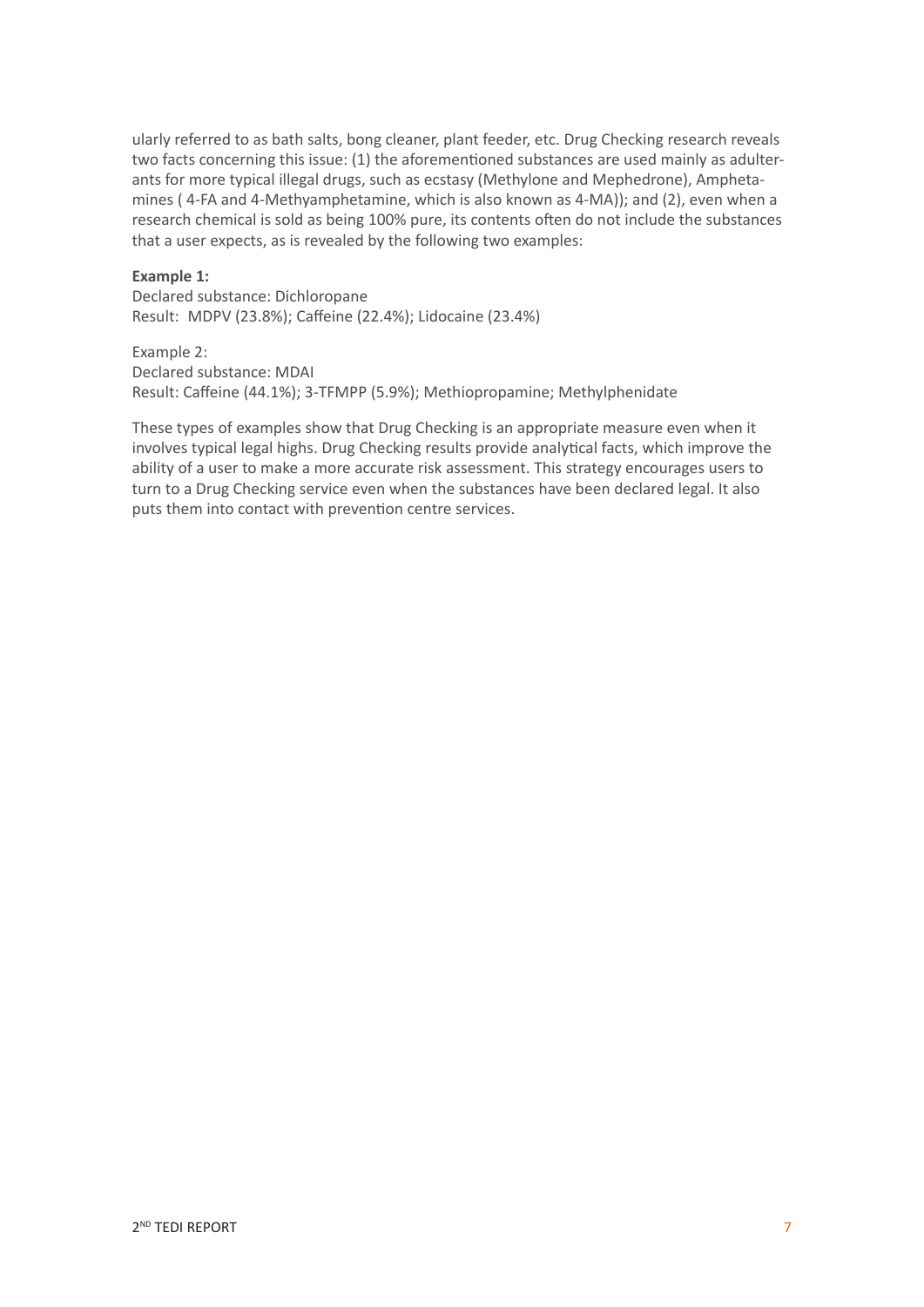# **COMPOSITION & ADULTERATION OF TESTED SAMPLES**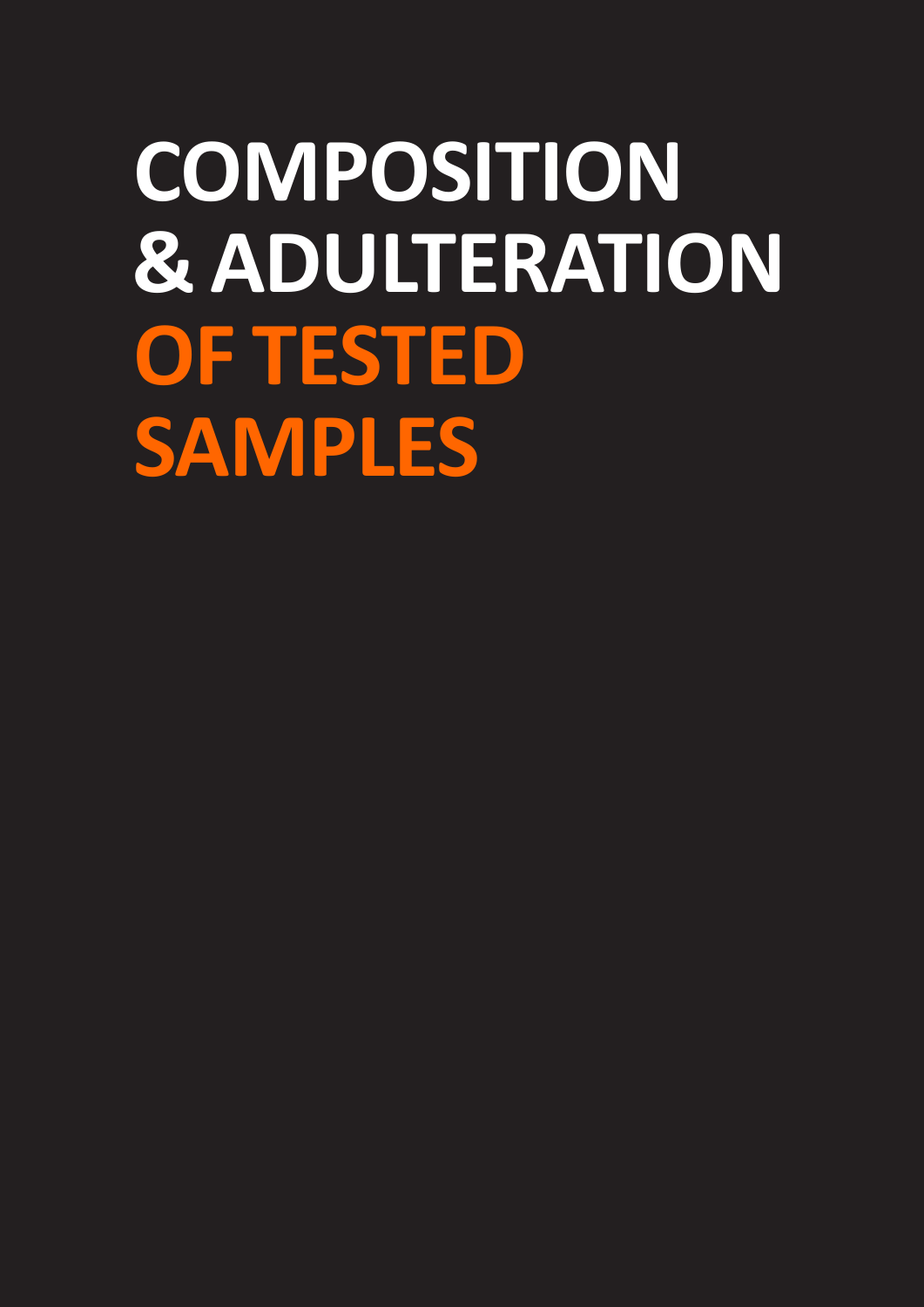## <span id="page-8-0"></span>**COMPOSITION & ADULTERATION OF TESTED SAMPLES**

### **ECSTASY (MDMA)**

The general observation over the past few years is that MDMA's composition tends to vary depending on how it is produced – as a pill or as crystal.

In the period June–December 2012, **1057 samples of MDMA were analysed, 65% of which were sold as crystal and 35% in pill form.**

#### **MDMA in Powder or Crystal Form**

**The purity of the MDMA in the 686 analysed crystal samples was generally high, with over 64% of the analysed samples achieving a purity level of between 75 and 100%**. The average purity level of the samples analysed was 73%, but this percentage varied per country. In Switzerland, the purity level was 93%, while in Spain it was 72%, in Belgium 71% and in Austria 63%. Compared to the previous report's data, which showed 54% of the analysed samples achieving a purity level of between 75 and 100%, the crystal MDMA used in the second period of the year was slightly more pure, which reflects the current trend – the purity of crystal MDMA has been gradually increasing.



Of the total 686 samples, 81% contained pure MDMA with no adulterants, while 5% contained MDMA plus an adulterant. The remaining 14% did not contain any MDMA at all. These powders or crystals contained other substances, some of which were not even psychoactive. This mirrors the trend revealed in the first trend report, where 79% of the samples contained some pure MDMA and 17% actually contained no MDMA at all.

When we compare the data in three countries, we observe that 89% of Austria's samples contained some pure MDMA, compared to 87% in Switzerland and Portugal, 76% in Spain and 37% in Belgium. The percentage of samples that contained no MDMA at all was 6% in Austria, 9% in Switzerland and Portugal, 18% in Spain and 55% in Belgium.

**When we analyse crystal MDMA adulterants, we discover that most of the adulterants were never properly identified (representing 28% of the total amount of adulterants by weight found**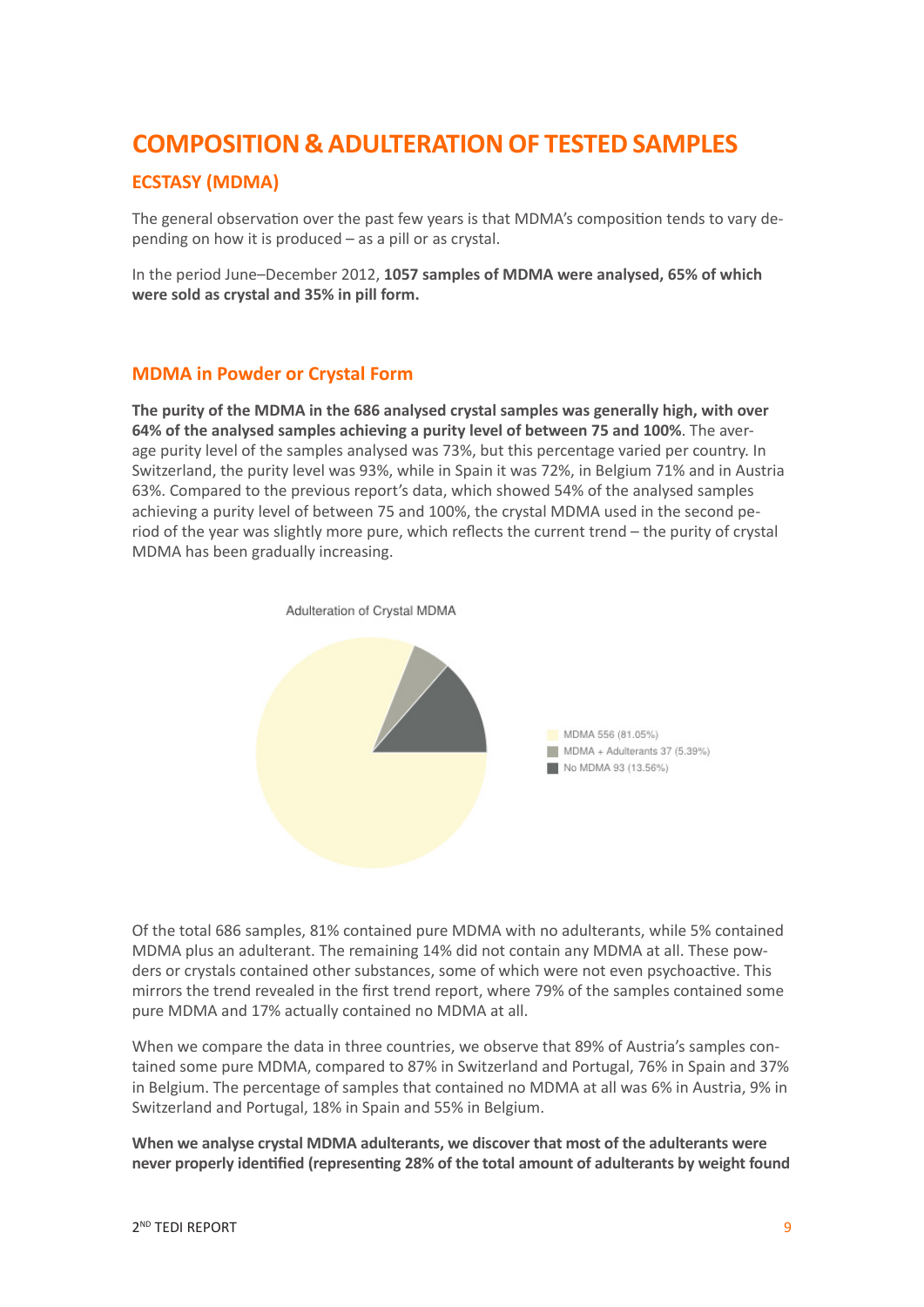**in the MDMA.** It's also important to emphasise the use of [caffeine](http://www.erowid.org/chemicals/caffeine/) (25%) (which is mostly used in combination with MDMA) as well as paracetamol (11%), MDA (7%), [MDEA](http://www.erowid.org/chemicals/mde/) (4%) and [procaine](http://en.wikipedia.org/wiki/Procaine) (7%). Adulterants representing less than 3% of total substance were categorised as "Others".

When we compare the use of adulterants per country, we observe that MDA as a crystal MDMA adulterant, mostly in combination with MDMA, was only detected in Austria and Switzerland, while paracetamol was detected only in Belgium, Portugal and Spain. The use of research chemical's as MDMA adulterants of was detected mainly in Austria and Switzerland, where methylone, mephedrone and 4-MEC were detected.



## Adulterants Found in Crystal MDMA

#### **MDMA IN PILLS**

In the five countries involved in the study, we observe high dosages of MDMA in 371 of the pills analysed, **with an average MDMA dosage of 113 mg**. More than 69% of the pills analysed contained 100 mg or more MDMA and 10% contained over 150 mg of MDMA. This reveals a significant average increase in MDMA pill dosage when compared to the first period of 2012 as presented in the first trend report. According to TEDI's data, **the average dosage of an MDMA pill was 102 mg in the first reporting period of 2012**. More than 53% of the pills analysed in

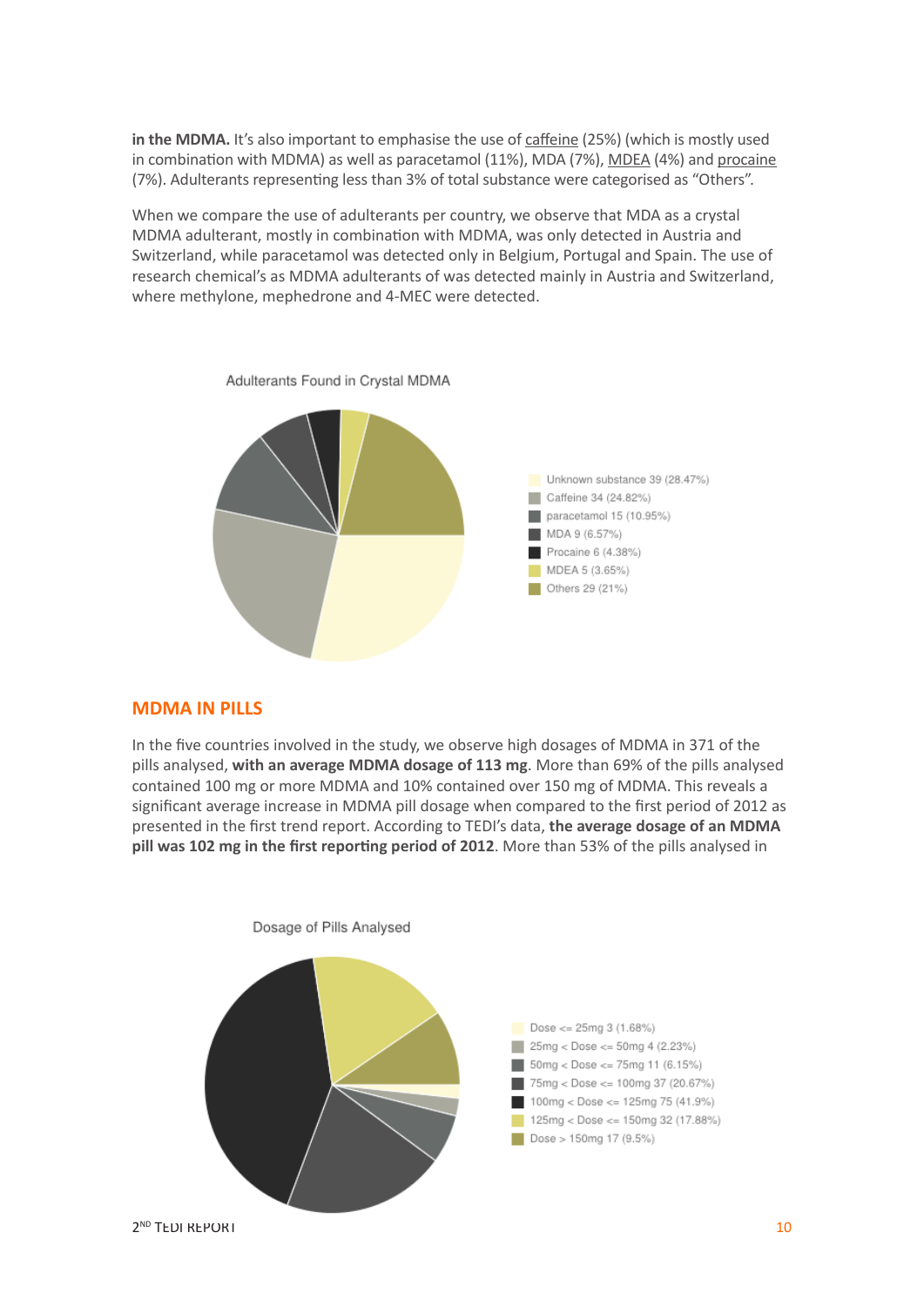the first trend report contained at least 100 mg, with 8% containing 150 mg or more. This data confirms the ecstasy market trend, which has been very stable since 2010. In 2011, we witnessed the first increase in the average dosage of MDMA per pill since 2002 and, according to TEDI's 2012 data, this average continues to rise.

When we compare data per country, we see that in Spain, 77% of the pills analysed contained 100 mg of MDMA or more, with 8% of the analysed pills analysed containing more than 150 mg. In Switzerland, 69% of the pills contained 100 mg of MDMA or more, while 9% of the pills contained over



150 mg of MDMA. In Belgium, 50% of the pills analysed contained 100 mg or more while no pill analysed contained over 150 mg. Finally in Austria, 42% of the pills analysed contained 100 mg or more while the percentage of pills with more than 150 mg represented 25% of the total.

**The adulteration level of the 371 samples of ecstasy sold in pill form was higher than that of the MDMA sold in crystal form.** 62% of the analysed pill samples were pure MDMA, while 10% contained MDMA plus adulterants, (mostly caffeine), with a full 21% of the pills analysed containing no MDMA at all. The chief substances detected in pills that contained no MDMA included: [m-CPP](http://www.erowid.org/chemicals/mcpp/), 2C-B, amphetamine and methylone (alone or mixed with ephedrine and caffeine).

The most common adulterant found in MDMA pills was caffeine (present in 30% of the total).



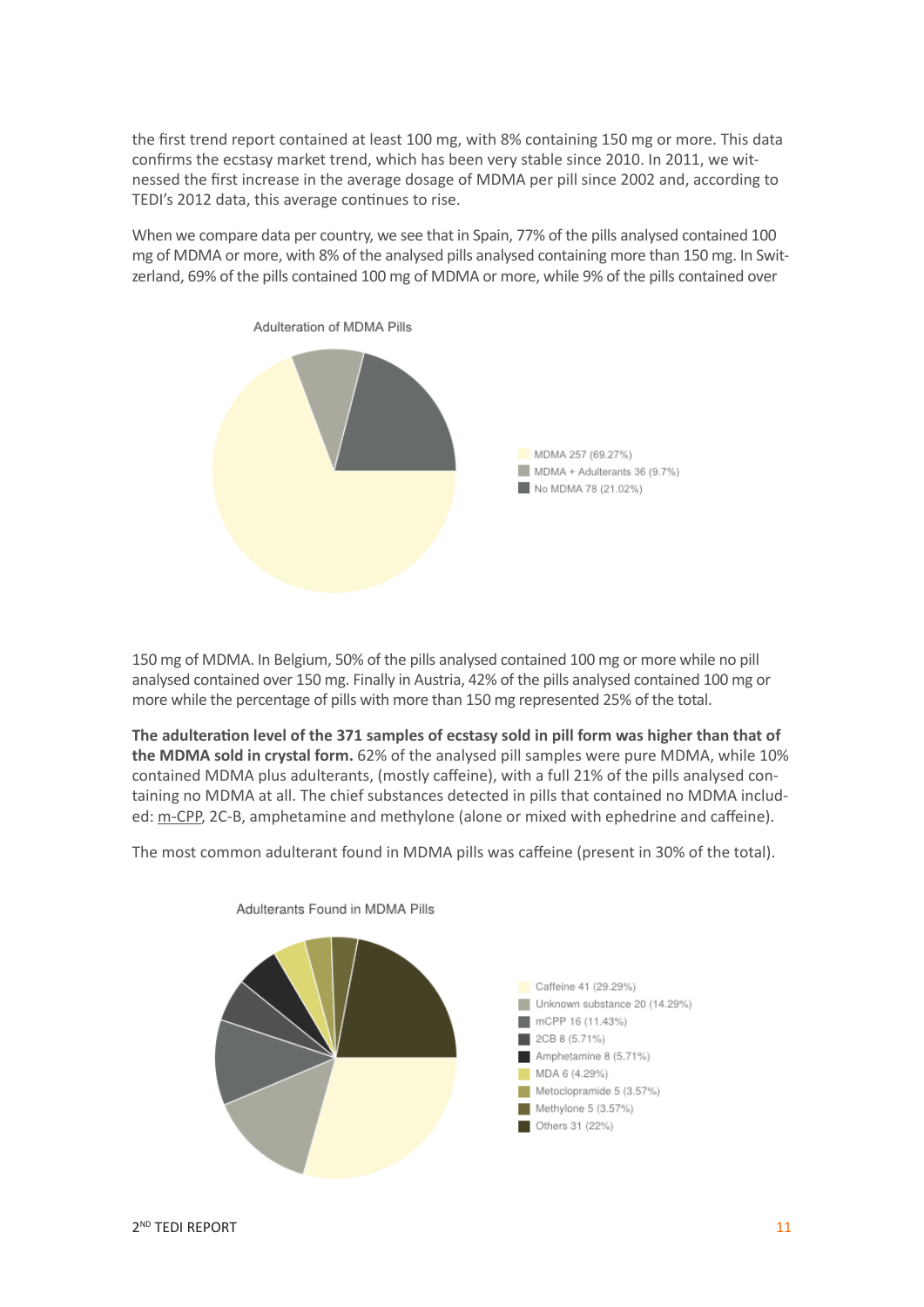The prevalence of research chemicals such as 4-MEC, mephedrone and methylone in this period shows a decrease compared to data found in the first trend report. However, the number of pills that contained 2C-B instead of MDMA increased compared to data found in the first trend report. Moreover, the amount of [m-CPP](http://www.erowid.org/chemicals/mcpp/) increased during the second period of 2012 compared to first period data, with only 5% of the analysed pills containing m-CPP in the first period of 2012, while in the second, the percentage rose to 11%. Fortunately, 4-methoxyamphetamine ([PMA](http://www.erowid.org/chemicals/pma/)) was detected in only one pill and that was in Spain in early June.

Some unknown substances (14% of total adulterants) were detected but never properly identified. Adulterants representing less than 3% of total pill content were classified as "Others".

#### **COCAINE**

**In the period June–December 2012, 709 cocaine samples were analysed with most containing low dosages of actual cocaine. The average level of purity detected in cocaine salt was 49% with a maximum purity of 99%.** Furthermore, 21% of the samples analysed contained less than 25% cocaine. These figures match those found in the first trend report.

**The number of pure cocaine samples comprised only 11% of the total**, while 85% contained a combination of cocaine plus adulterants. Of the total, 4% contained no cocaine at all. In some of these cases, a combination of caffeine plus local anaesthetics was detected. Adulteration levels have shown a decrease when compared to data from the first trend report. In the period January through May 2012, 5% of the cocaine samples contained pure cocaine, with 91% consisting of a combination of cocaine plus adulterants.

When comparing the data from the five participating countries, we observe that 44% of the analysed samples in Belgium contained pure cocaine, while 11% contained no cocaine at all.



In Switzerland, 12% of the samples were pure cocaine, while only 1% contained no cocaine at all. In Spain, 10% of the samples were pure cocaine, while 3% contained no cocaine. In Portugal, 9% of the samples were pure cocaine, while a high number of samples analysed (45%)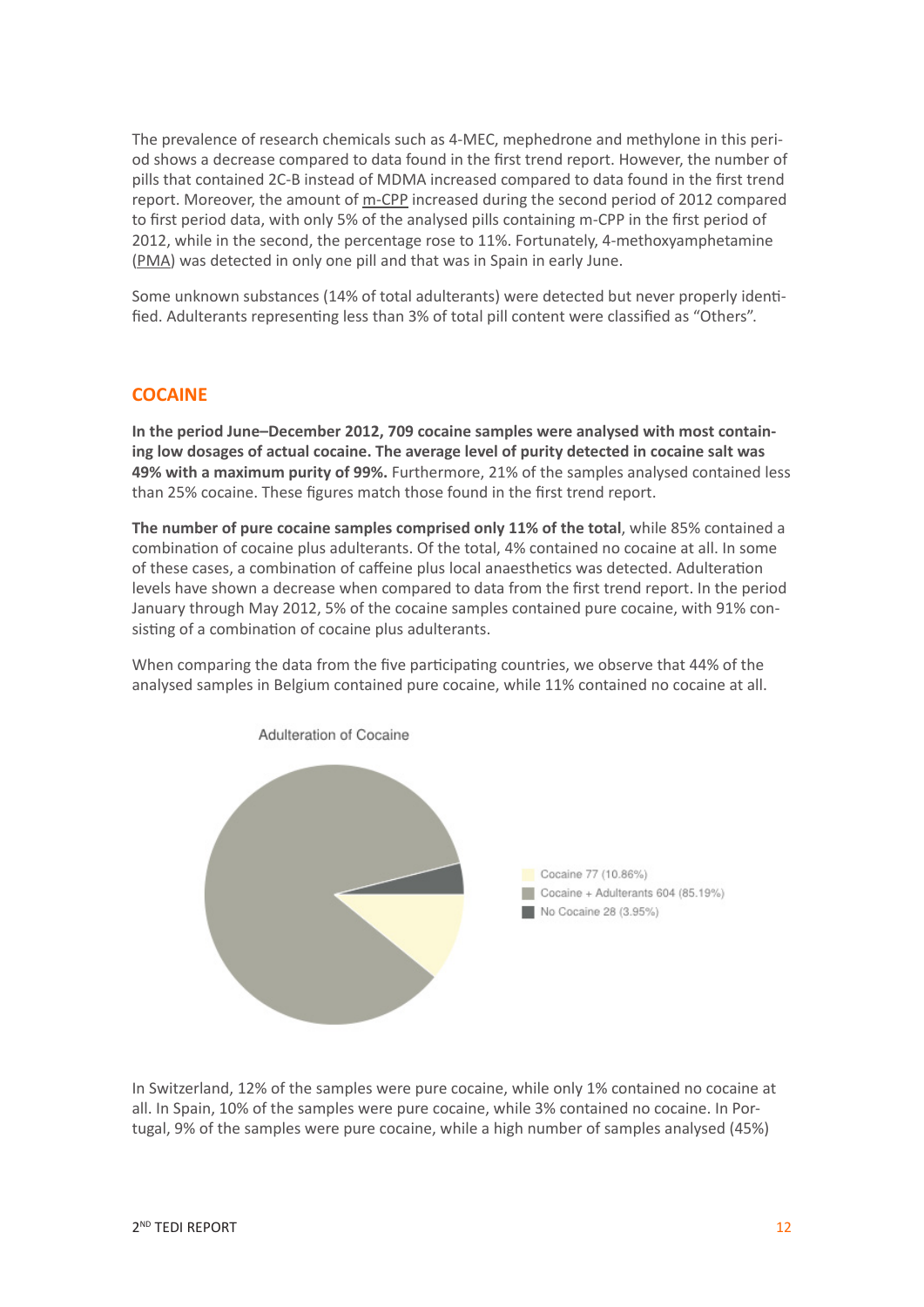contained no cocaine at all. In Austria, only 2% of the analysed samples were pure cocaine and only 3% of the analysed samples contained no cocaine revealing, in Austria's case, that almost all of the samples analysed were adulterated.

**Cocaine, on average, contained more adulterants than other recreational drugs. For instance, 212 of the cocaine samples (30% of the total) contained three or more adulterants. These figures are similar to those found in the first trend report, where 40% of the analysed samples contained three or more adulterants.**



Adulterants Found in Cocaine

The most common adulterant remains [levamisole](http://www.erowid.org/chemicals/cocaine/cocaine_article2.shtml), which is present in 34% of the total number of samples, followed by [phenacetine](http://en.wikipedia.org/wiki/Phenacetine) (19%) and [caffeine](http://www.erowid.org/chemicals/caffeine/) (18%). Other common adulterants include local anaesthetics (18%, which includes [tetracaine](http://en.wikipedia.org/wiki/Tetracaine) (11%), [lidocaine](http://en.wikipedia.org/wiki/Lidocaine) (8%) and [procaine](http://en.wikipedia.org/wiki/Procaine) (4%)).

Cocaine adulterants detected during the research were very homogeneous in three of the participating countries. **Comparing the two trend reports for 2012, we see that the types of adulterants detected remain the same, which establishes a trend for the general composition of cocaine**. However, the incidence of levamisole increased slightly during the second half of 2012 compared to figures for the first half.

#### **AMPHETAMINE SULPHATE (SPEED)**

**The average dosage of amphetamine salt in the 657 samples analysed during the period June–December 2012, was very low (19%)**, but revealed a slight increase compared to 14% in the first period of 2012. 79% of the samples analysed contained less than 25% amphetamine.

Amphetamine, like cocaine, is often adulterated with other substances, with **only 12% of the samples being pure amphetamine, which is up slightly from 9% during the first period of 2012**. Of the total, 80% contained a combination of amphetamine plus adulterants, which, in most cases was caffeine. This mixture represents a trend that all of the Drug Checking services have been noting for several years now. The remaining 9% of the samples contained no amphetamine at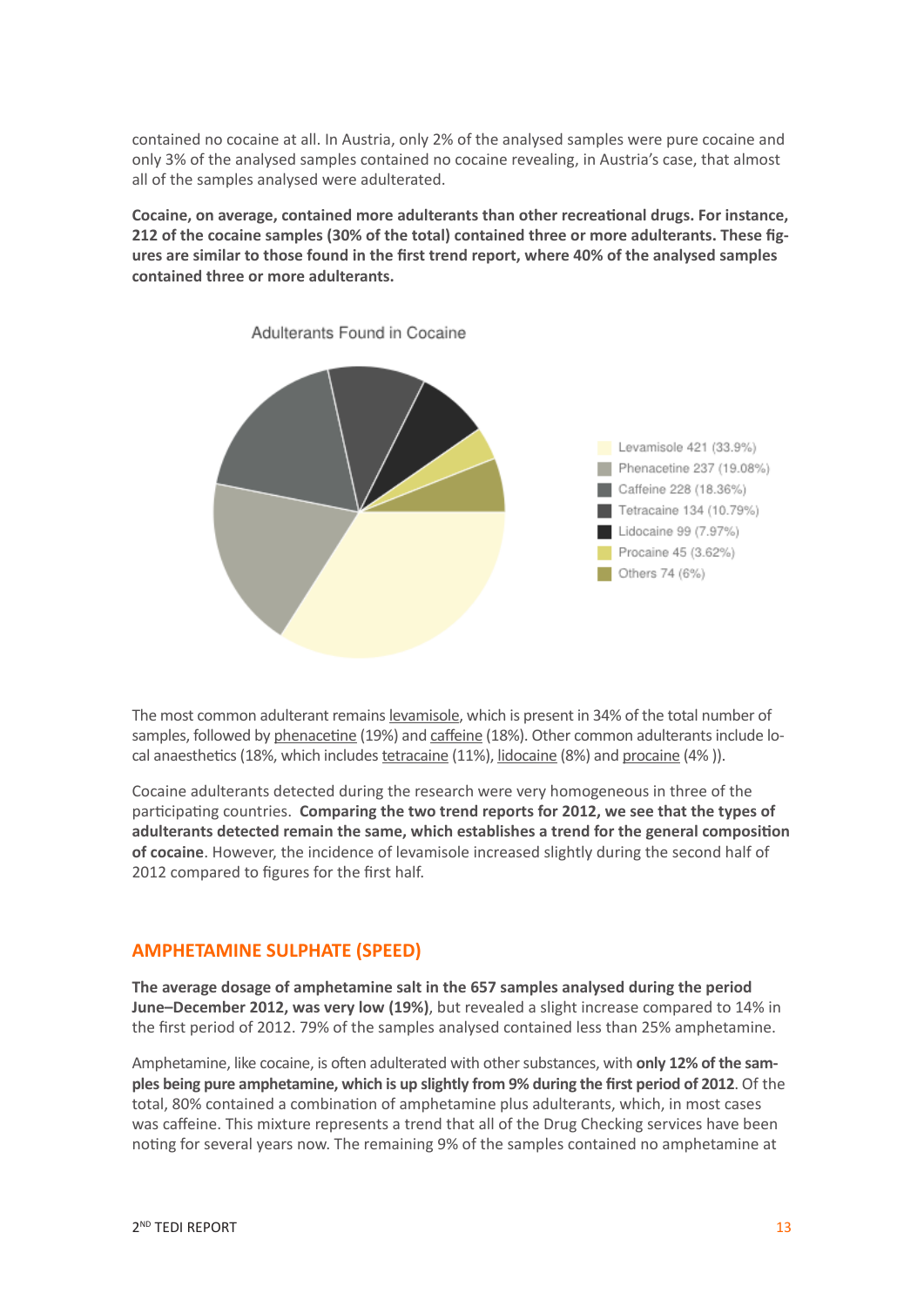all, with substances like [4-FMP](http://www.erowid.org/chemicals/4_fluoroamphetamine/) and caffeine replacing all traces of amphetamine. This reveals a slight decline from 11% in the first period down to 9% in the second period of 2012.

When we compare the data of the five participating countries, we see that 27% of Belgium's analysed samples contained pure amphetamine and all of the samples contained at least some amphetamine. In Switzerland, 18% of the samples contained pure amphetamine and 5% contained no amphetamine at all. In Austria, 11% of the analysed samples contained pure amphetamine, while 13% of the analysed samples contained no amphetamine. In Portugal, 10% of



samples were pure amphetamine and 25% contained no amphetamine. Meanwhile, only 9% of Spain's total were pure amphetamine, while 9% contained no amphetamine.

In three of the countries, the main adulterant remains caffeine, which was found in a total of 74% of the analysed samples. **It is important to emphasise that the presence of 4-MA is increasing and was detected in 9% of the analysed samples. We also detected paracetamol in 5% of the samples.** The category of "Others" includes classified adulterants, which represent less than 3% of the amphetamine samples analysed. This category also includes PMA, which was detected in several samples of speed in Spain.



Adulterants Found in Amphetamine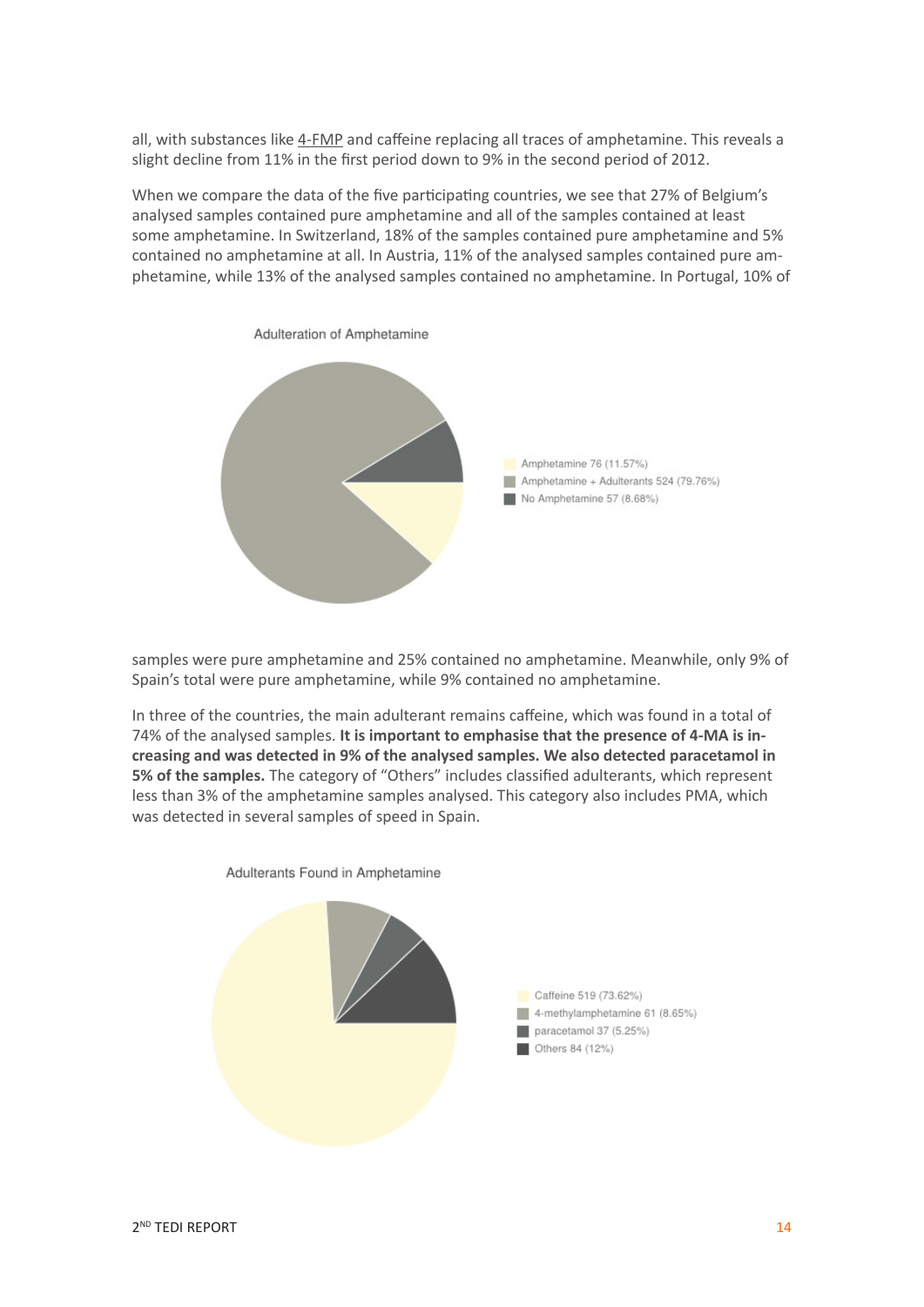#### **NEWLY DETECTED SUBSTANCES**

**During the period June–December 2012, the participating Drug Checking services detected 33 new substances.** Most of which were either research chemicals or legal highs such as: 25I-NBOMe, 3-MEC, 5-fluoro-AKB48, AH-7921, AKB48, JWH-203 and XLR11. One of these substances (3-MEC) has not yet been detected by the EMCDDA the [European Monitoring Centre for](http://www.emcdda.europa.eu/contact)  [Drugs and Drug Addiction \(EMCDDA\)](http://www.emcdda.europa.eu/contact). Several other substances known as medical drugs were recently used as adulterants in psychoactive substances including: Bromazepam, Butalbital, Chloroquine and Pentobarbital.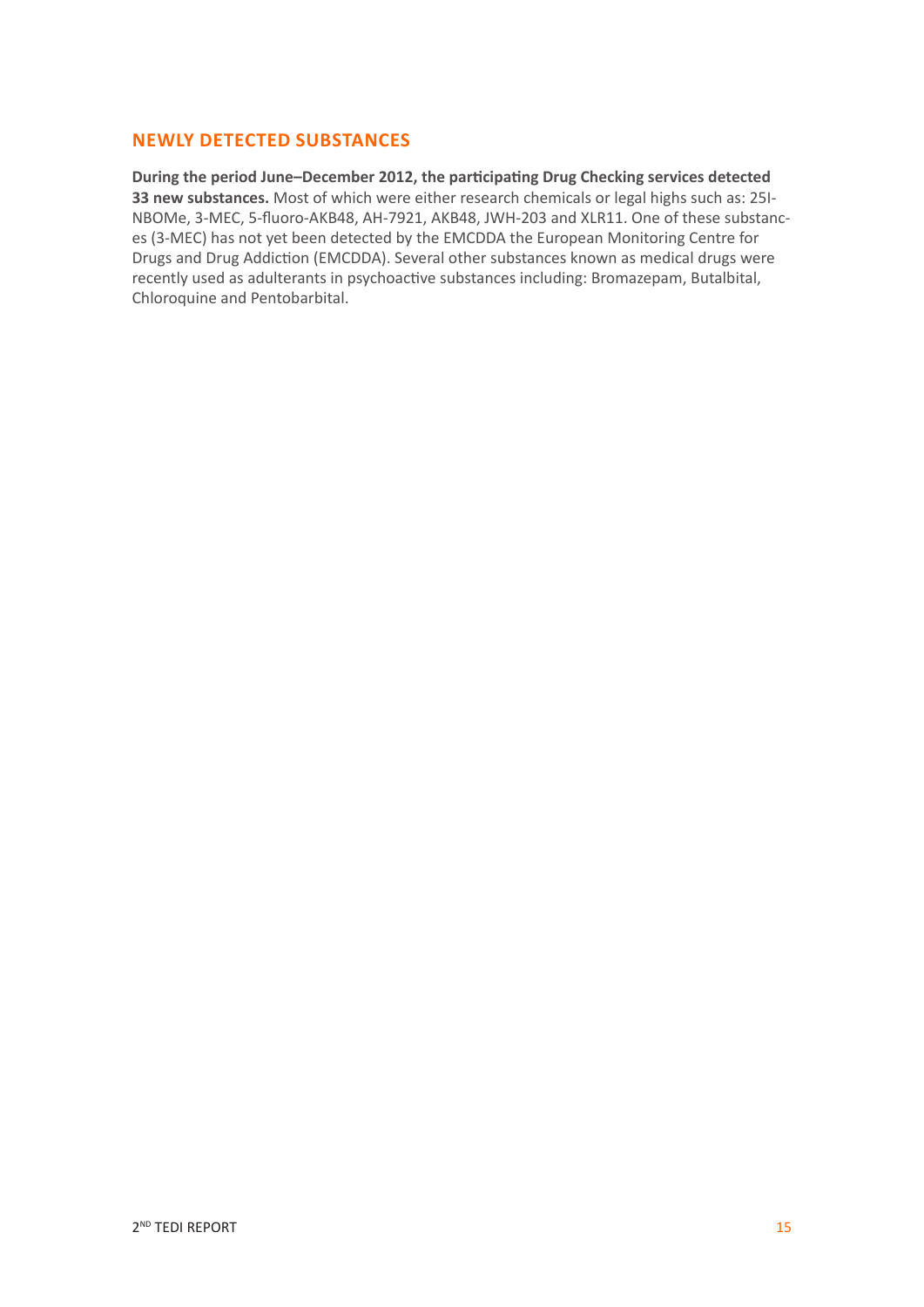# **WARNINGS RED ALERTS & ALERTS**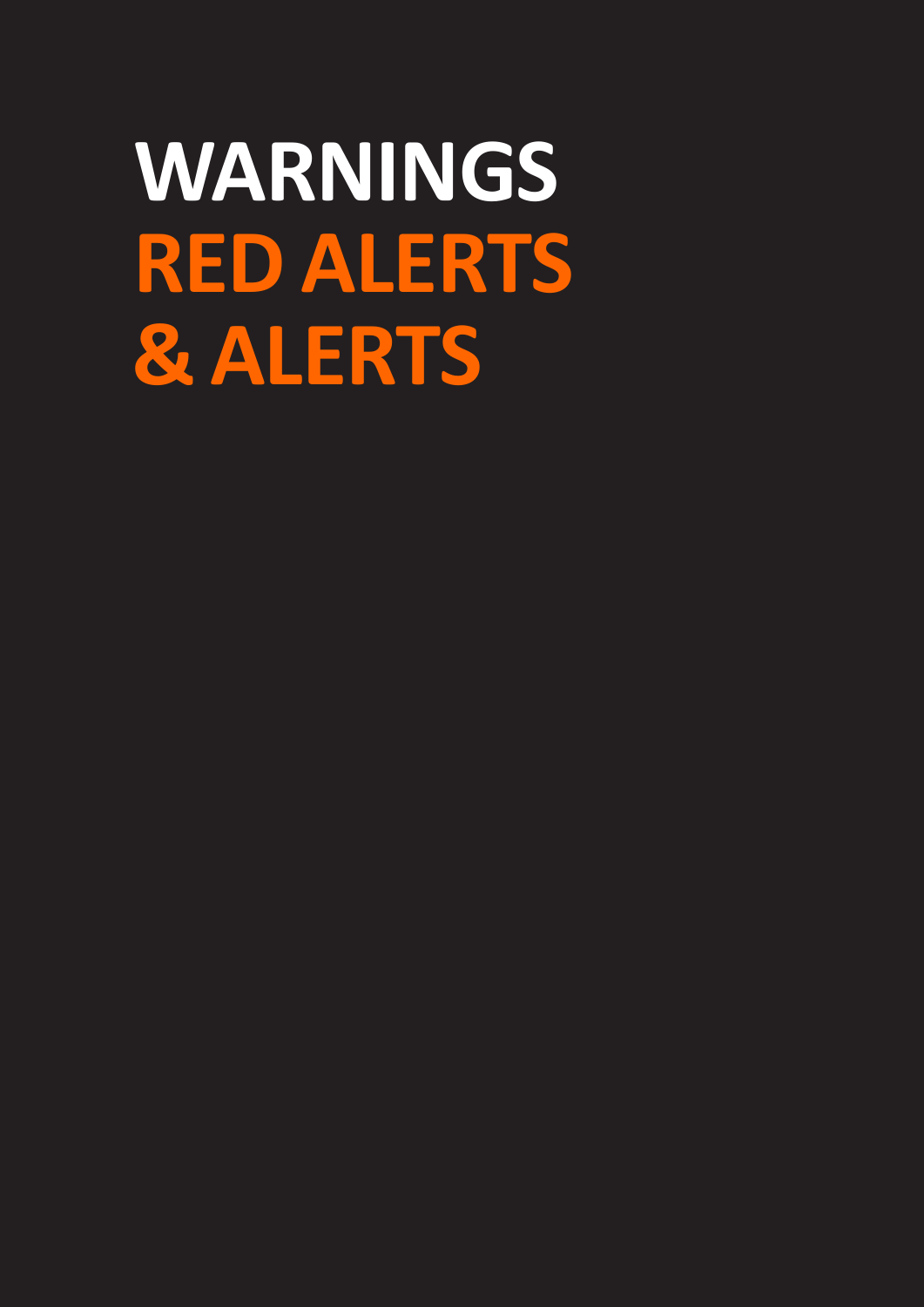## <span id="page-16-0"></span>**WARNINGS**

### **RED ALERTS**

Red Alert is a term used to indicate the appearance of very dangerous drugs on the illicit market or other highly risky situations involving drugs. The appearance of these substances requires serious reactions from health care institutions and addiction care facilities but also from potential drug users, health professionals, and the mass media.

During the research period June–December 2012, 25I-NBOMe was detected in blotters being sold as LSD in Spain. In high doses, 25I-NBOMe is linked to instances of death. For more information in Spanish on 25I-NBOMe click [here](http://energycontrol.org/analisis-de-sustancias/resultados/alertas/492-alerta-25i-nbeome-vendido-como-lsd.html).

Photos of blotters containing 25I-NBOMe in Spain:



Some amphetamine samples contain 4-MA, which has been on the increase since the beginning of 2012, increasing from 14 during the first period of 2012 to a total of 61 in the second period.

A maximum 4-MA concentration of 23% was detected in Austria in 2012, this despite the fact that there is little available information on 4-MA and its effects. Its actual toxicity thus remains difficult to assess; and it remains equally difficult to gauge at what dosage it begins to represent a serious health risk. However, in 2012, there were some unexplained deaths in the Netherlands, Belgium and the United Kingdom that were reportedly linked to 4-MA use.

For more information on 4-MA (in German) and access to the Checkit warning [click here.](mailto:http://www.checkyourdrugs.at/aktuelles/achtung-4-methylamphetamin-in-speed-proben/) For more information in Spanish and access to the Energy Control warning [click here](http://energycontrol.org/analisis-de-sustancias/resultados/alertas/475-alerta-speed-con-4-ma.html).

PMA was also detected in 10 samples sold as speed in Spain. The maximum concentration detected here was just under 4%.This tendency differs from the one detected in TEDI's first trend report, where PMA was detected mainly in samples sold as ecstasy.

#### **ALERTS**

In addition to warnings about substances that are more toxic and therefore present a higher overdose risk and other potentially life-threatening situations, it's also important to note the high dosage of MDMA currently being found in many ecstasy pills. This trend was first detected in 2011 and remained stable throughout 2012 in the five involved countries.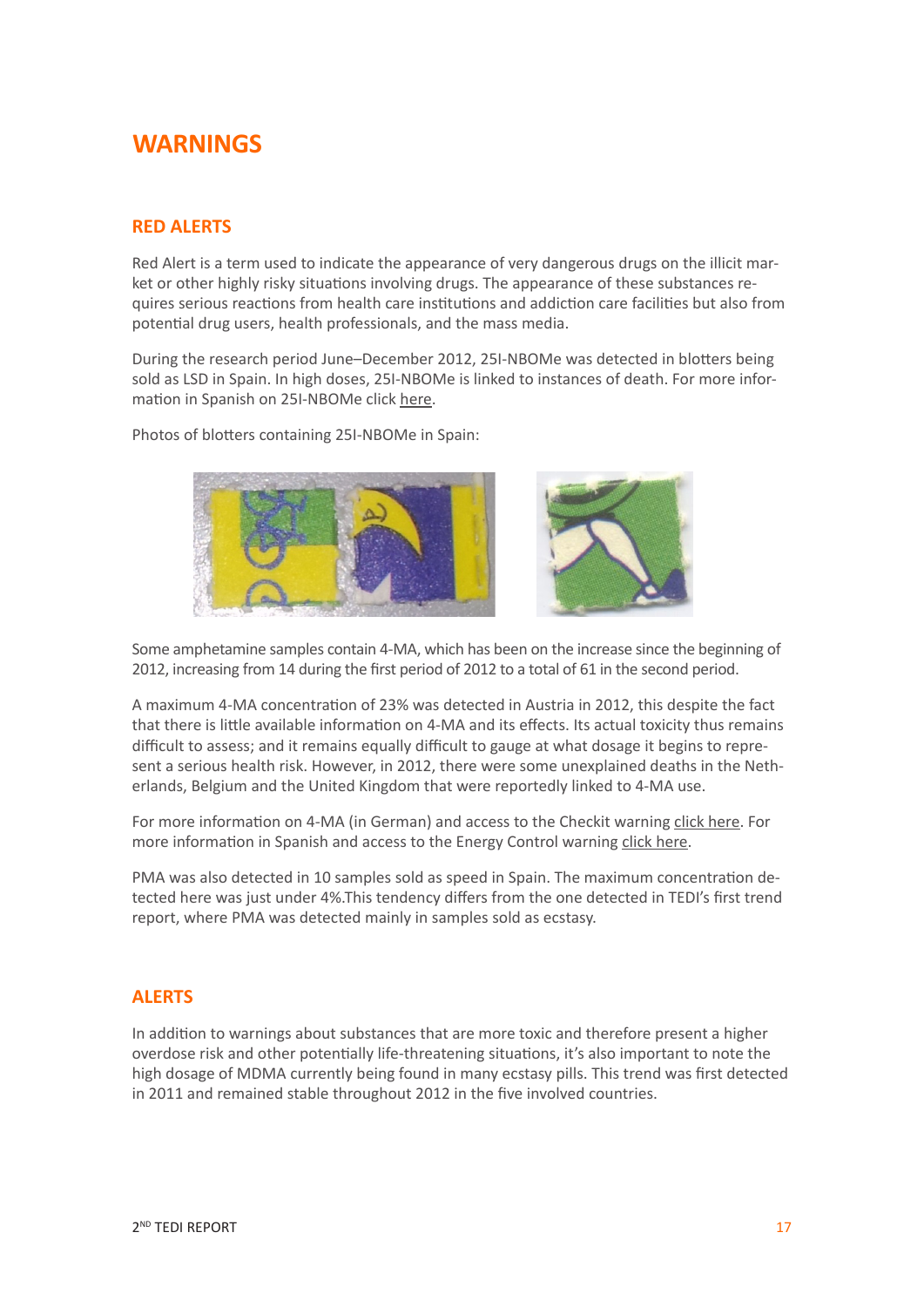Several pills containing new substances were also detected during the second period of 2012, including some pills containing 2C-E plus a mixture of MDMA and methoxetamine, which was detected in one pill in Spain.

Photos of pills containing a mixture of MDMA plus methoxetamine:



Photos of pills containing 2C-E:



It's also crucial to note the presence of psychoactive drugs that have been used in the adulteration of some cocaine samples. Levamisole remains one of the most common cocaine adulterants. It continues to raise concern because the regular consumption of levamisole may cause a significant decrease in the number of white blood cells in the body of a user, which makes him or her more vulnerable to infections. Further information on the side effects of levamisole is available at the [EMCDDA](http://www.emcdda.europa.eu/online/annual-report/2010/boxes/p66) website.

Phenacetine, currently the second most frequently used adulterant found in cocaine, is another adulterant that has raised concern about its health risks. A regular or high dose of phenacetine has been linked to serious kidney problems. When used in combination with alcohol, it may cause significant damage to the liver.

Local anaesthetics such as lidocaine or procaine have also been used as adulterants, but thus far on a much smaller scale. These substances are, however, potentially very dangerous if injected together with cocaine.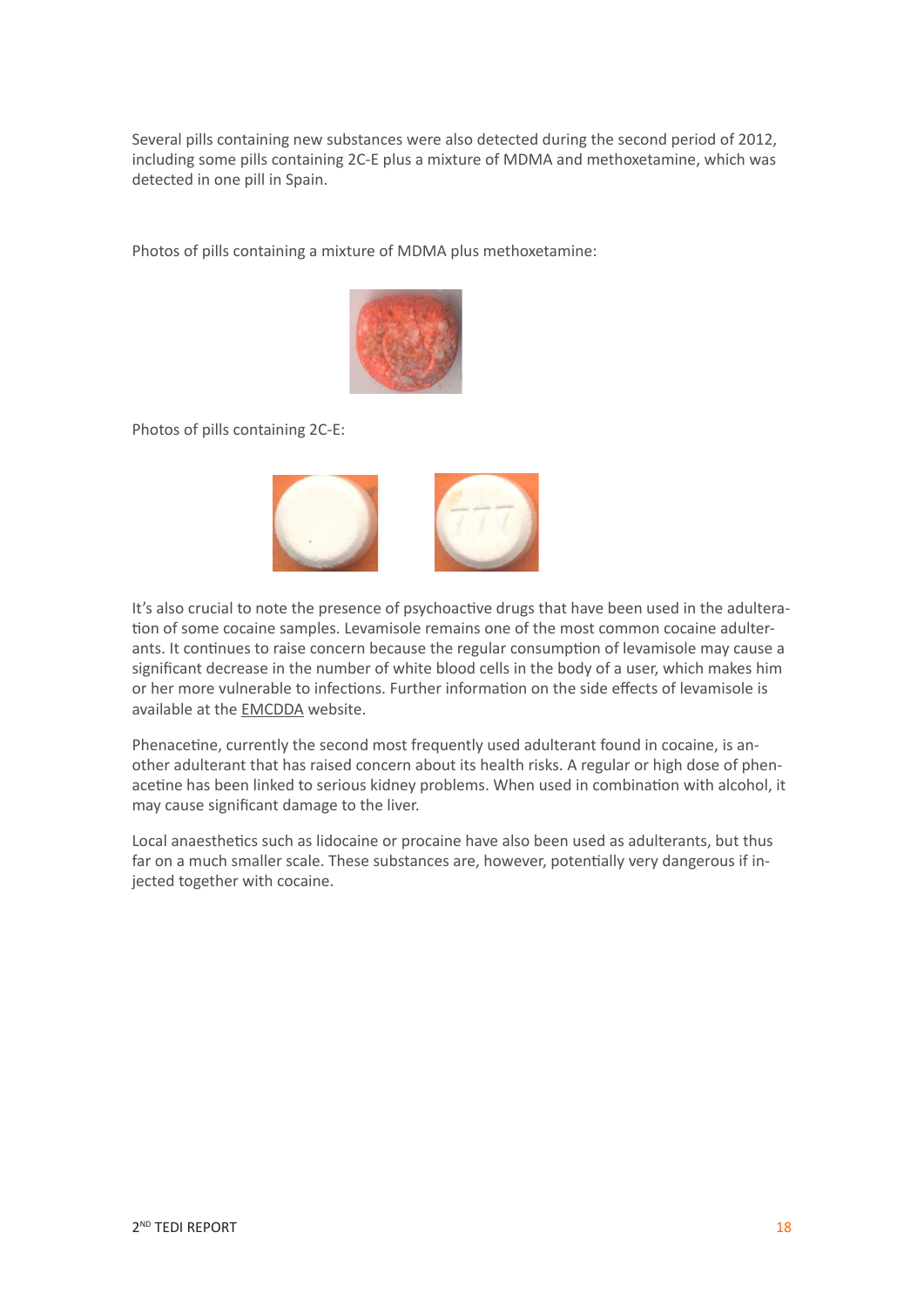# **CONCLUSIONS** 2ND TEDI **TREND REPORT**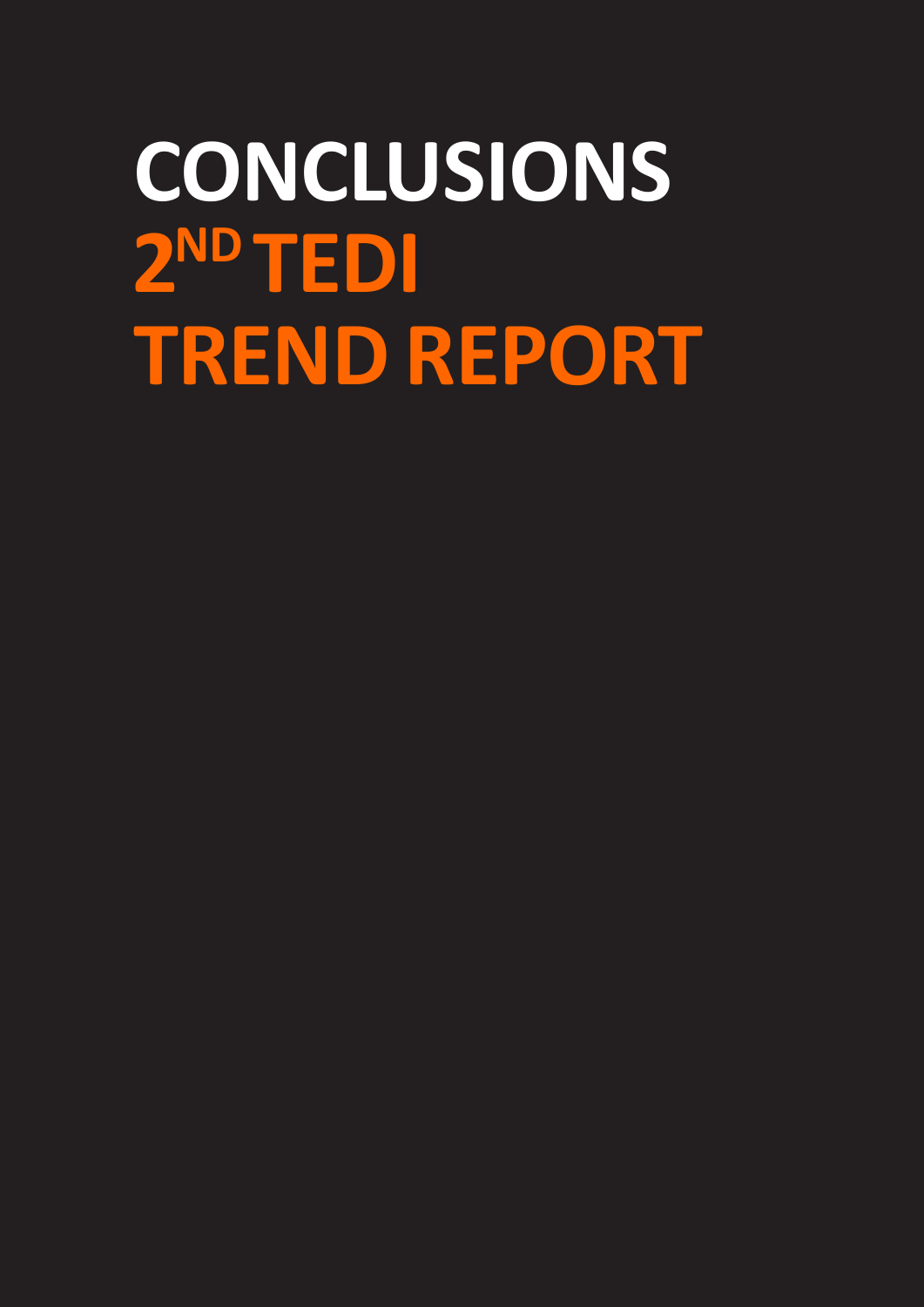## <span id="page-19-0"></span>**CONCLUSIONS**

The main substances used in recreational settings continue to be MDMA, amphetamines and cocaine. Each of these substances varies greatly with regard to their levels of purity and the number and percentage of adulterants. For users, this means not only dealing with the risks of the substance one thinks one has in hand but also increased risks associated with substances of unknown purity adulterated with other substances (adulterants). The only way to be ensured of the composition of a recreational substance is to have it tested in a Drug Checking Service and, toward this goal, TEDI's trend report has published the results of six Drug Checking systems: [Ailaket!!,](http://www.ailaket.com/) [Check!n,](https://sites.google.com/site/checkinfreemind/) [Checkit!,](http://www.checkyourdrugs.at/) [Energy Control,](http://www.energycontrol.org/) [Modus Vivendi](http://www.modusvivendi-be.org/spip.php?rubrique21) and [Saferparty.ch](http://www.saferparty.ch/allgemein.html).

### **Ecstasy (MDMA)**

In both pill and crystal form, remains the least adulterated substance. Despite its lower levels of adulteration, however, there are some cases where other substances such as research chemicals were sold as ecstasy. The risks are currently related to the broad range of adulterants found in MDMA, but also the increased dosage of MDMA per ecstasy tablet.

#### **Cocaine**

The adulteration level is currently higher than in previous years. During the second period of 2012, 30% of all cocaine samples contained at least three other adulterants, such as caffeine, phenacetine, local anaesthetics or levamisole. Although all of these adulterants come with their own risks, levamisole and phenacetine are currently the subject of increased concern because of the potential toxic effects that they may produce in cocaine users.

### **Amphetamine**

Is another substance that is often adulterated, in fact, this was the case in 80% of the tested samples. The main adulterant remains caffeine. The amphetamine-caffeine mix was quite common in the samples sold as speed and users are generally accustomed to the effects this combination causes. The risk assessment is thus more focused on the broad variety of concentrations of amphetamine, which includes Speed as well as such potentially lethal substances as 4-MA and PMA, which has produced symptoms commonly associated with hyperthermia.

### **New substances, Warnings & Drug Checking Service**

A Drug Checking service is an effective method for detecting which new substances are making the rounds in various recreational settings. During the research period, 33 new substances were detected, one of these substances, 3-MEC, as noted earlier, has not yet been detected by the EMCDDA.

Three substances that have proved more toxic than the usual recreational substances and thus present a higher overdose risk and other potentially life-threatening situations 25I-NBOMe, 4-MA and PMA have already been detected by the Drug Checking services involved in our research. It's also important to emphasise the trend toward increased dosages of MDMA in ec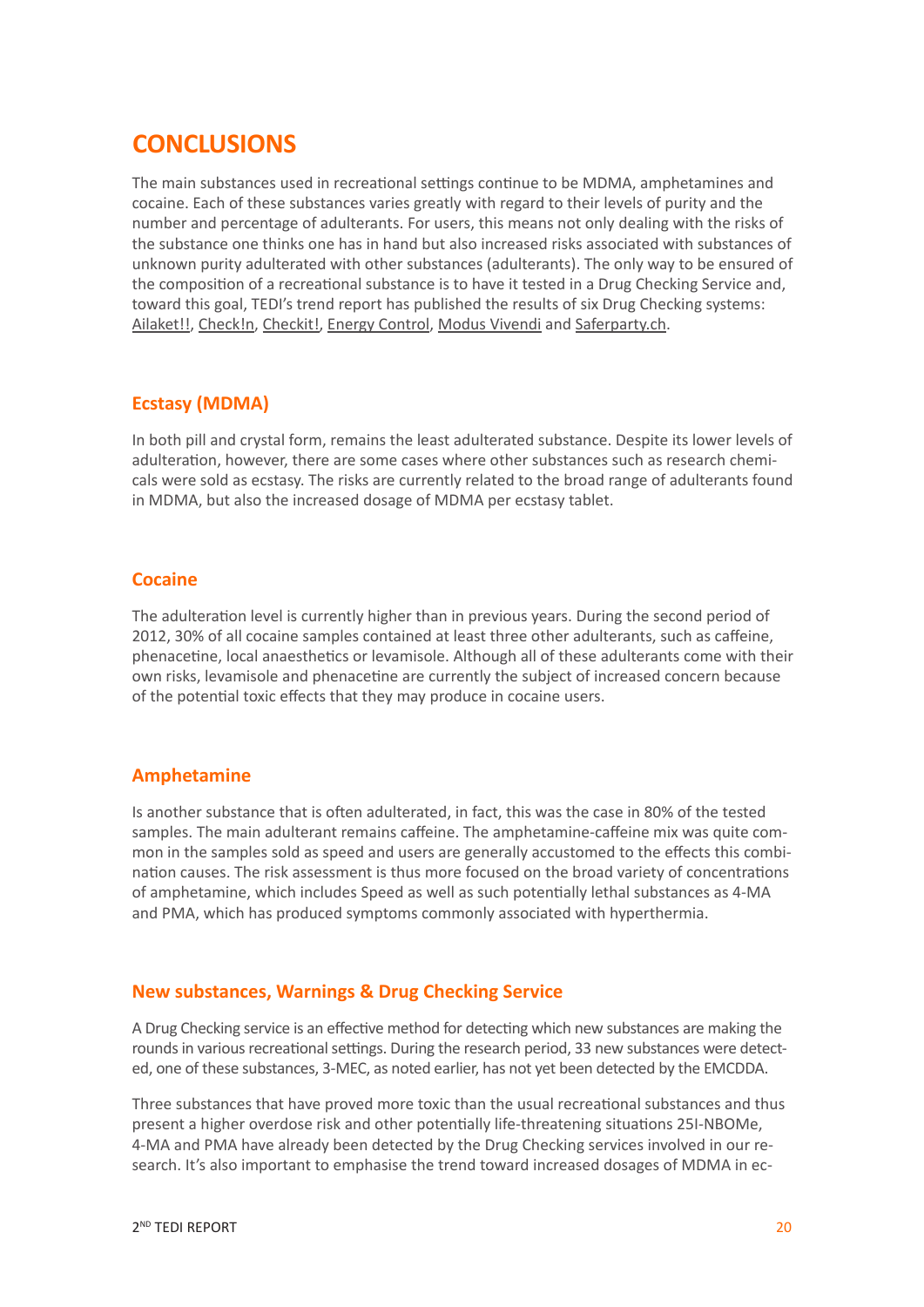stasy pills. Moreover, there has also been an increase of toxic adulterants in some cocaine that were tested. Fortunately, however, the detection of potentially lethal toxic substances remains fairly rare. Most of the information that the services provide the user involves advice: use caution when taking increased dosages or when the substance contains adulterants with as-yet unknown effects and side effects.

An on-site Drug Checking service can offer users the ability to quickly identify a substance and analyse its composition, which offers users the opportunity to make a more informed decision about potential dangers or the unexpected additives associated with the involved substance. Furthermore, an effective Drug Checking service that supplies an on-site, rapid detection service is an absolute necessity because it can help create a certain level of insurance regarding the substances currently being consumed in recreational settings, and forms the basis of an effective European risk-reduction strategy.